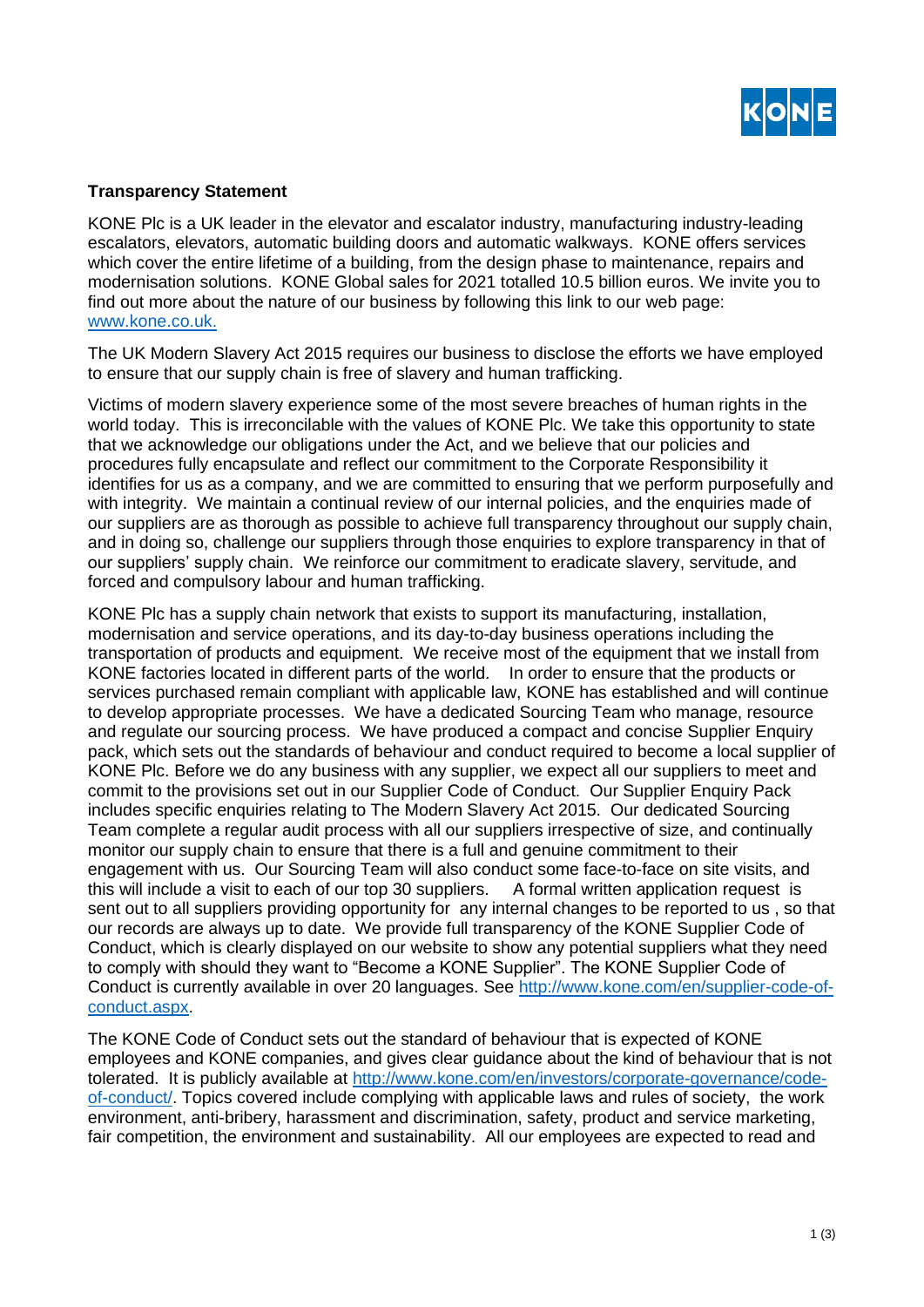

understand the code, and to report any violations to KONE's Compliance team, or relevant local legal function.

We have an extensive Code of Conduct online training programme, as well as dedicated compliance officers to help employees comply with KONE's Code of Conduct. The code of Conduct is available in over 30 languages to all employees.

KONE has a dedicated KONE Compliance Line which enables employees to report compliance concerns relating to violations of the KONE Code of Conduct through either web or telephone access. KONE encourages employees to "Speak Up" and report their concerns, together with the assurance that their identity is safeguarded if they so wish due to the anonymity offered by the system. All registered concerns are given a reference number to allow for the caller to access responses posted on the Compliance Line site by the compliance team, thus maintaining the anonymity of the caller.

Our HR department provides all new starters with a "new starter's pack" which includes detail of the Code of Conduct policy and the KONE Compliance Line, together with an invitation to attend a KONE induction course. This is an obligatory course which is given to all new starters, to capture all employees on temporary fixed contracts as well as all permanent staff. The induction course formally introduces the employee to KONE and the KONE policies. The course will cover the content of the starter's pack in more detail and provide a greater depth of understanding on our Policies.

KONE HR also works closely with our Sourcing team to confirm that employment agencies have committed to the KONE Supplier Code of Conduct before seeking assistance to place employees in employment with KONE.

Following the challenges faced by coronavirus, we have emerged with additional strength as a company. Where restrictions have been eased, we have returned to work on site and in our offices with a visible full workforce capacity. As coronavirus remains prevalent, we maintain an enhanced internal communication system to encourage an internal support network between employees, and this has proved a successful employee support resource. Our auditing processes are still being carried out in a timely way, but continue to adhere to the precautions and guidelines applicable.

We fully understand that KONE must play its part in combatting modern slavery effectively, and that this requires full traceability, increased transparency and collaboration.

This Statement has been approved by our Board of Directors, who will review and update it as necessary on an annual basis. This statement is made pursuant to Section 54(1) of the Modern Slavery Act 2015.

Im Joyce

Tim Joyce Managing Director KONE Plc

6 th June, 2022